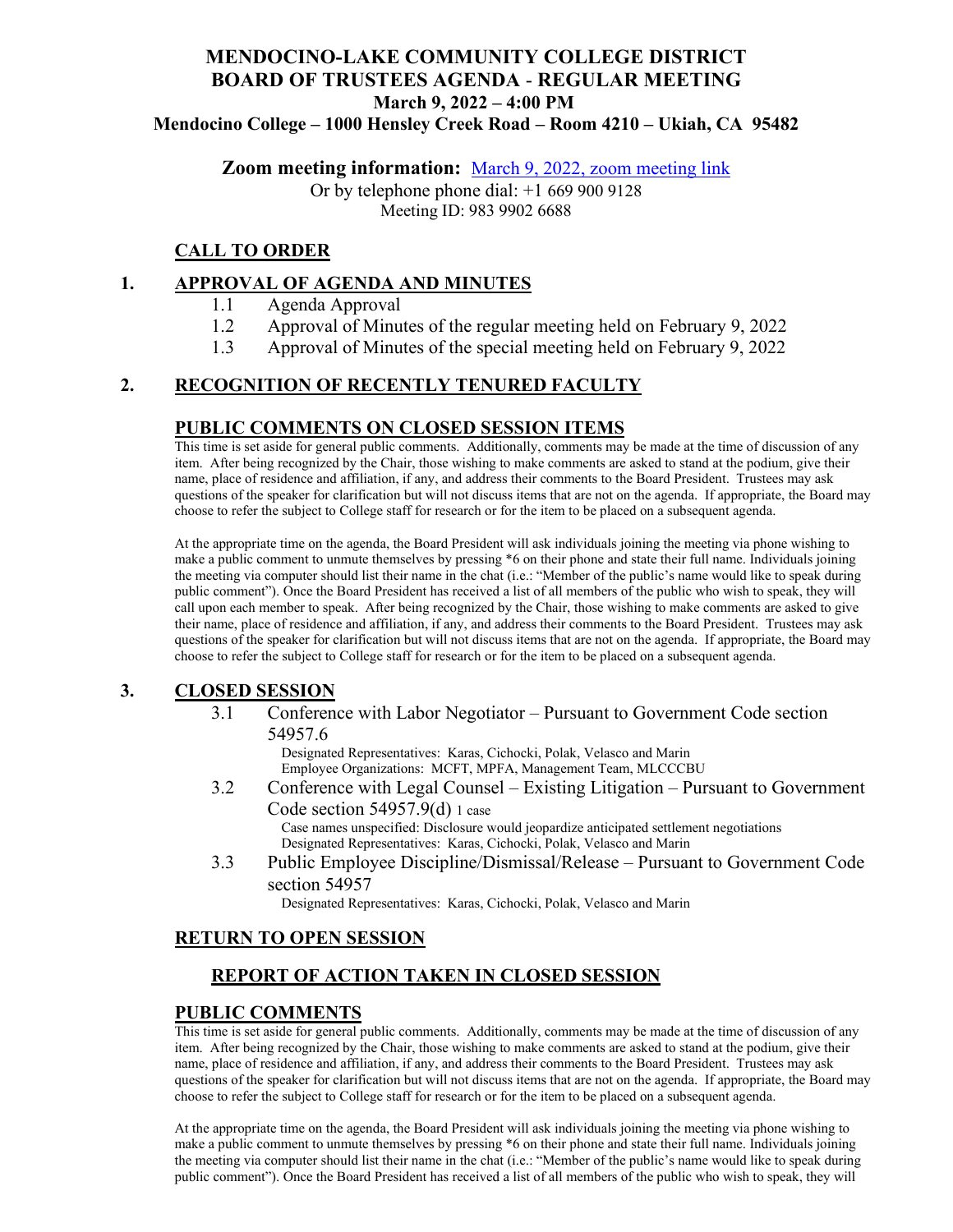call upon each member to speak. After being recognized by the Chair, those wishing to make comments are asked to give their name, place of residence and affiliation, if any, and address their comments to the Board President. Trustees may ask questions of the speaker for clarification but will not discuss items that are not on the agenda. If appropriate, the Board may choose to refer the subject to College staff for research or for the item to be placed on a subsequent agenda.

### **4. PRESIDENT AND ADMINISTRATION REPORT**

4.1 A report from Superintendent/President Karas is presented as information

# **CONSENT AGENDA**

#### **5. Personnel**

5.1 Consideration to approve Personnel List – Short Term Non-Continuing Employees

Recommendation to approve the list of short-term non-continuing personnel as presented

- 5.2 Consideration to approve Personnel List Part-Time Faculty Recommendation to approve the list of part-time faculty as presented
- 5.3 Consideration to Approve List of Volunteers Recommendation to approve the list of volunteers as presented
- 5.4 Consideration to Approve Employment Classified Recommendation to approve the employment of classified personnel as presented
- 5.5 Consideration to Approve Educational Administrator Contracts Recommendation to approve the educational administrator contract as presented
- 5.6 Consideration to Approve Reclassification Management Team Recommendation to approve the position reclassification as presented
- 5.7 Consideration to Approve Working Out of Class Compensation Recommendation to approve the working out of class compensation as presented
- 5.8 Consideration to Approve Professional Development Leave Recommendation to approve the Professional Development Leave as presented

### **6. Other Items**

- 6.1 Fiscal Report as of January 31, 2022
	- Recommendation to accept the report as presented
- 6.2 Authorization for Remote Teleconference Meetings Resolution #03-22-01 Recommendation to adopt Resolution #03-22-01 as presented

# **7. ACTION ITEMS**

- 7.1 Awarding of Audit Contract for Fiscal Year Ending June 30, 2022 Recommendation to approve the audit contract as presented
- 7.2 Board Policy Additions and Revisions Second Reading Recommendation to approve the board policy additions and revisions as presented

# **8. INFORMATIONAL ITEMS AND REPORTS**

- 8.1 Mendocino College Foundation, Inc.
	- 8.1.A Mendocino College Foundation informational report
	- 8.1.B Friends of the Mendocino College Coastal Field Station and Natural Sciences affiliate
- 8.2 Constituent Group Reports
	- Reports from constituent groups are presented as information
- 8.3 Board Policy Additions and Revisions First Reading Revisions and additions to Board policies are presented for information and review

# **9. TRUSTEE COMMUNICATIONS**

9.1 Trustee Reports

Written and oral reports from Trustees are presented as information

9.2 Future Agenda Items Board discussion about topics to be included on future agendas

# **10. ADJOURNMENT**